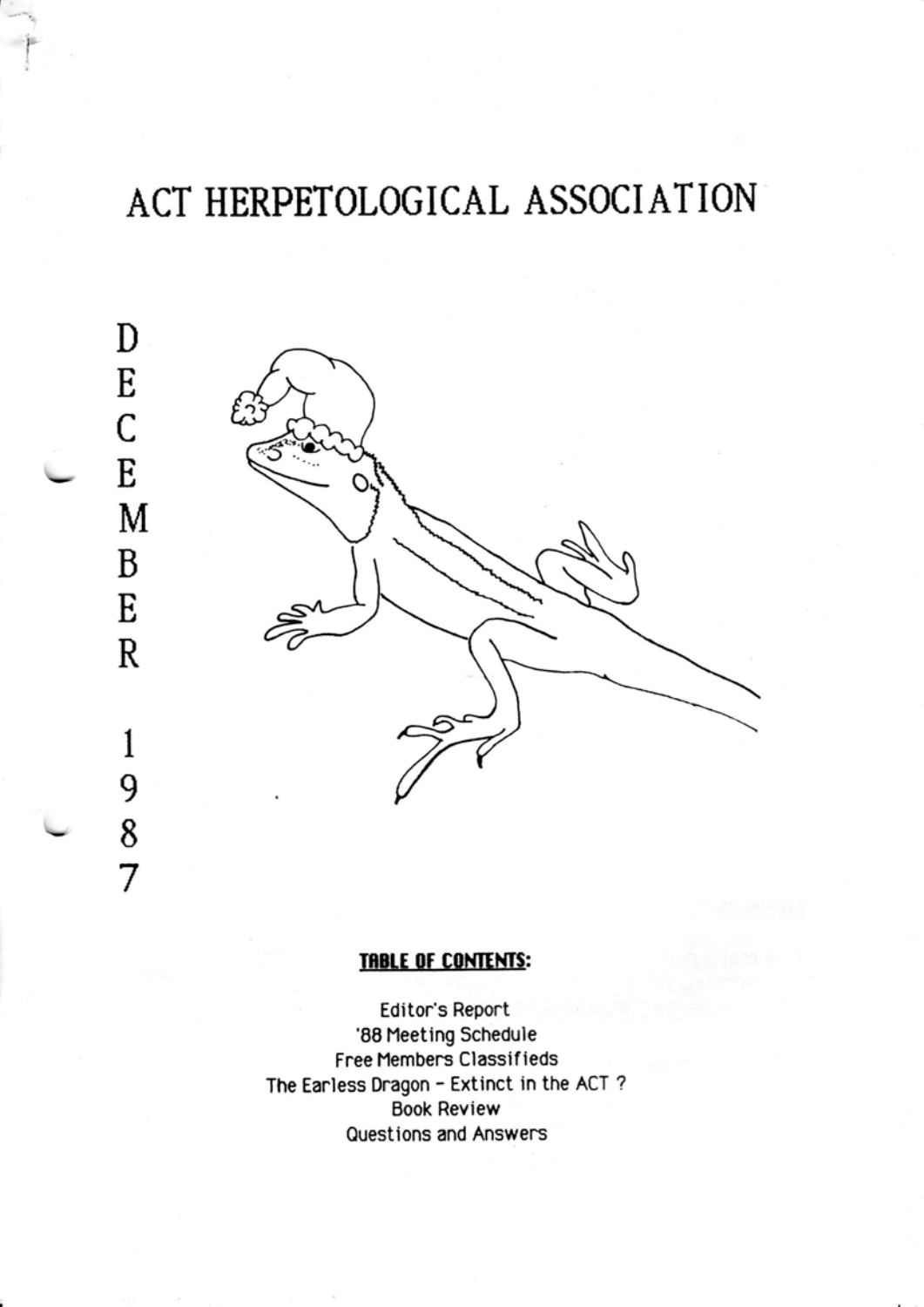### ACT HEPETOLOGICAL ASSOCIATION (DEC I987)

## **EDITOR'S REPORT**

Hopefully, you will notice, and appreciate the new format and content of this month's newsletter. what each member must be aware of is that the level of committment necessary for a couple of people to put out <sup>a</sup> newsletter is too great and just will not continue without some input from others. We all share a common interest, so its important we share a common purpose in producing a worthwhile newsletter. All it takes is an hour or so to write a short article on any subject vaguely to do with herpetology. If you have trouble jumping off the deep end, just write an article like we all did at school - What I did in the summer holidays, and tell us about any herpetological observations made over the Christmas break. Sue and I look forward to receiving your contributions !

Another innovation being introduced with this issue is those attending the meeting will receive the newsletter by hand - it saves on the postage. If you live near somebody who is not attending the meeting, feel free to pick up their copy too, and deliver it to them ... every cent counts.

#### TRLK FOR NEXT MEETING:

The December talk is by ROSS BENNETT on; THE HERPETOFAUNA OF OUEENSLAND After Ross's slides of somebody gradually succumbing to a snake bite last time he gave a talk, it will be interesting to see what he has for us this time. Come along, and bring a friend too.

#### MEMBERSHIP FEES:

It is pretty pointless mentioning this, because as of this issue, if you are not financial, you won't be receiving the newsletter. Tell anybody whom wants the newsletter to send dues to;

> Hr P. Hardiman Treasurer A.C.T. Herpetological Association I I5 Fullagar Crescent H|GG|NS ACT 2615

1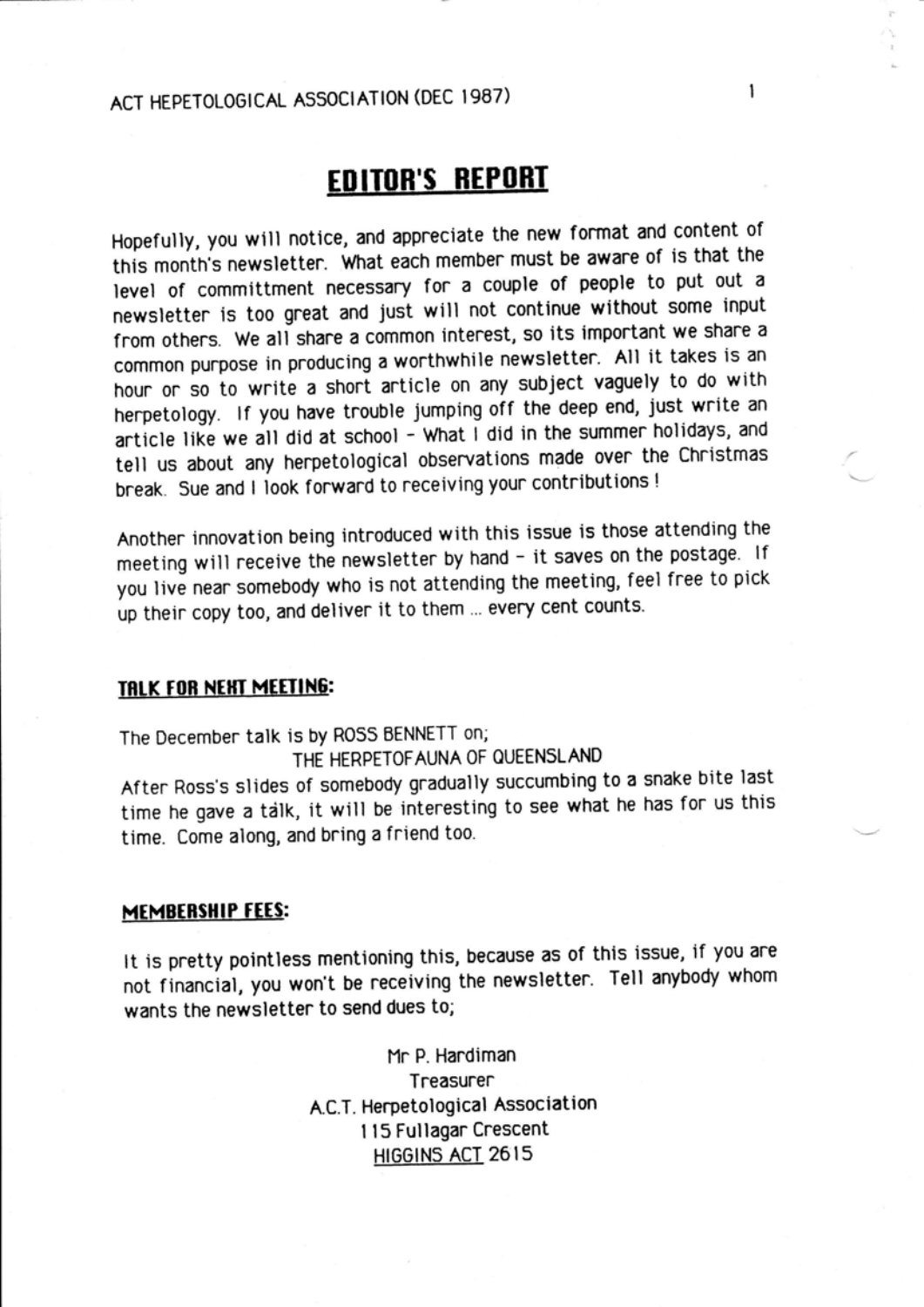#### PROGRAM FOR THE YEAR:

We have decided to hold our meetings on alternate fourth Wednesday and Thursday nights to allow as many members as possible to attend. To avoid confusion, we have prepared this program for the following year;

> JANUARY - WEDNESDAY - 27th FEBRUARY - THURSDAY - 25th MARCH - WEDNESDAY - 23rd

**P.S:** Remember to send in articles for the next newsletter, its important !

DEAN WARD ph 49 4450 bh or 49 5323 ah

N.B: All correspondence should be sent to; DEAN WARD DEPARTMENT OF ZOOLOGY AUSTRALI AN NAT IONAL UNI VERSITY GPO BOX 4 CANBERRA ACT 2601

#### MEMBERS CLASSIFIEDS

The attention of members is drawn to the various acts of both State and Commonwealth governments regulating the possession and the sale of reptiles and amphibians. Advertisements are accepted on the understanding that animals are legally obtained and offered for sale.

FOR SALE: Live mice. Great snake tucker ! See Sue Tudor at any meeting.

WANTED: Contributions for the newsletter.

TO SWAP: Stamps of reptiles and amphlbians. Please see Dean Ward at any meeting.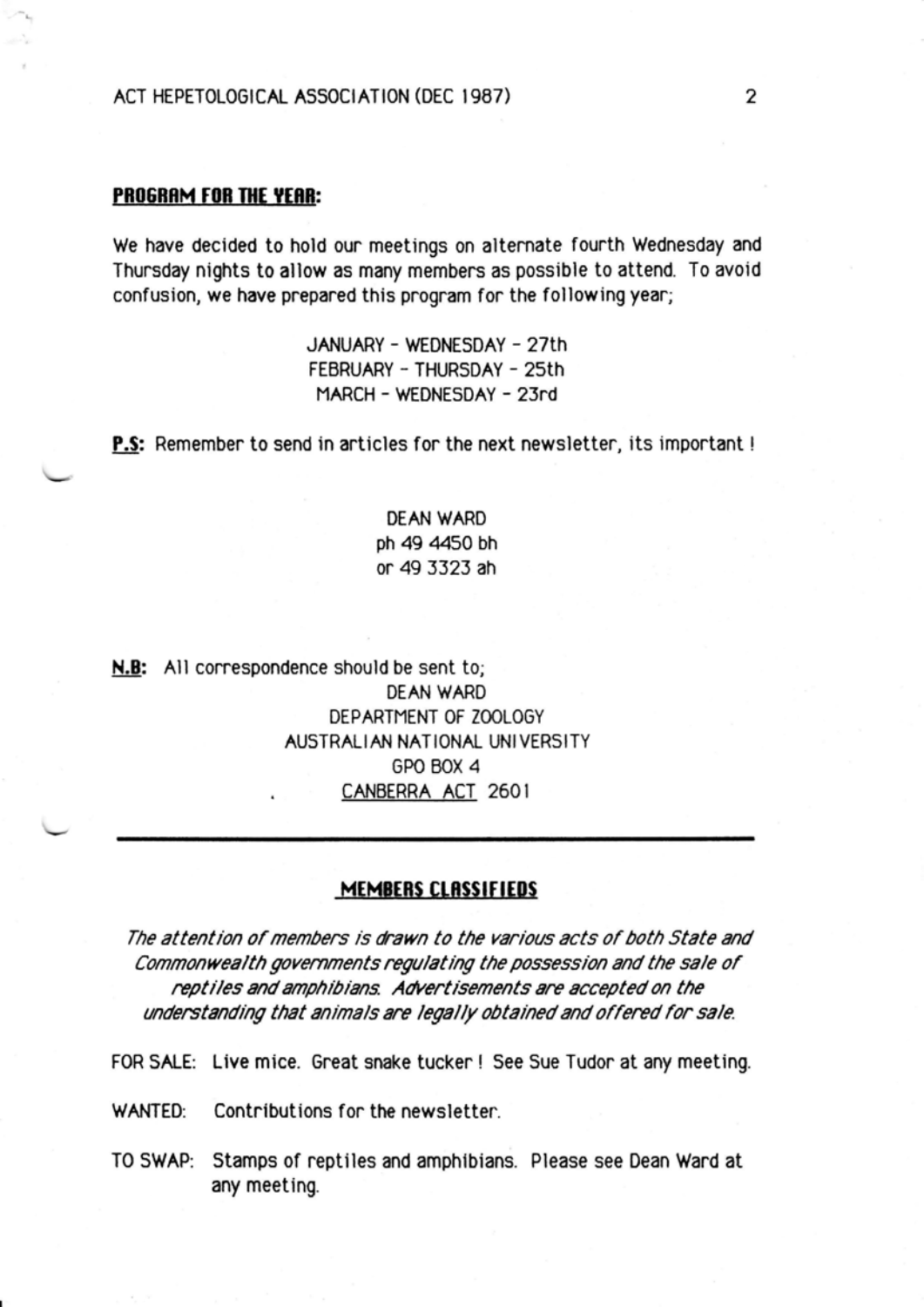# THE EARLESS DRAGON, EXTINCT IN THE ACT?



The Lined Earless Dragon, Tympanocryptis lineata (Peters 1863), has not been recorded from the ACT by the CSIR0 Australian Wildlife Collection in the Past twenty years. lt is <sup>a</sup> widespread species, inhabiting diverse environments; desert, grasslands, low shrubland and even open woodland. Canberra is on the eastern most point of its distribution and represents a marginal habitat at best. With the increased competition of humans, T. lineata has appeared to have retreated westward. <sup>I</sup> am going to f loat an idea for the association to mount a survey to see if T. lineata has in fact become extinct in the ACT.

There are four major reasons that I see the Association should take on <sup>a</sup> project like the one I am proposing. Firstly, the animal itself deserves conserving, and before any management plans can be drawn up, the status of the animal must be established. Our effort is worthwhile simply on the premise that we may be aiding the survival of this lizard. However there are other reasons. This Association is lucky enough to have in its membership many experienced scientists able to teach other members methodologies used in field experiments. Their professionalism, through <sup>a</sup>project of this type, is easily taught to other members. Thirdly, it is quite likely we could get some coverage in the local media. The repercussions of this would be increased membership - a goal we should be striving for if we want a dynamic Association. Lastly, but not least,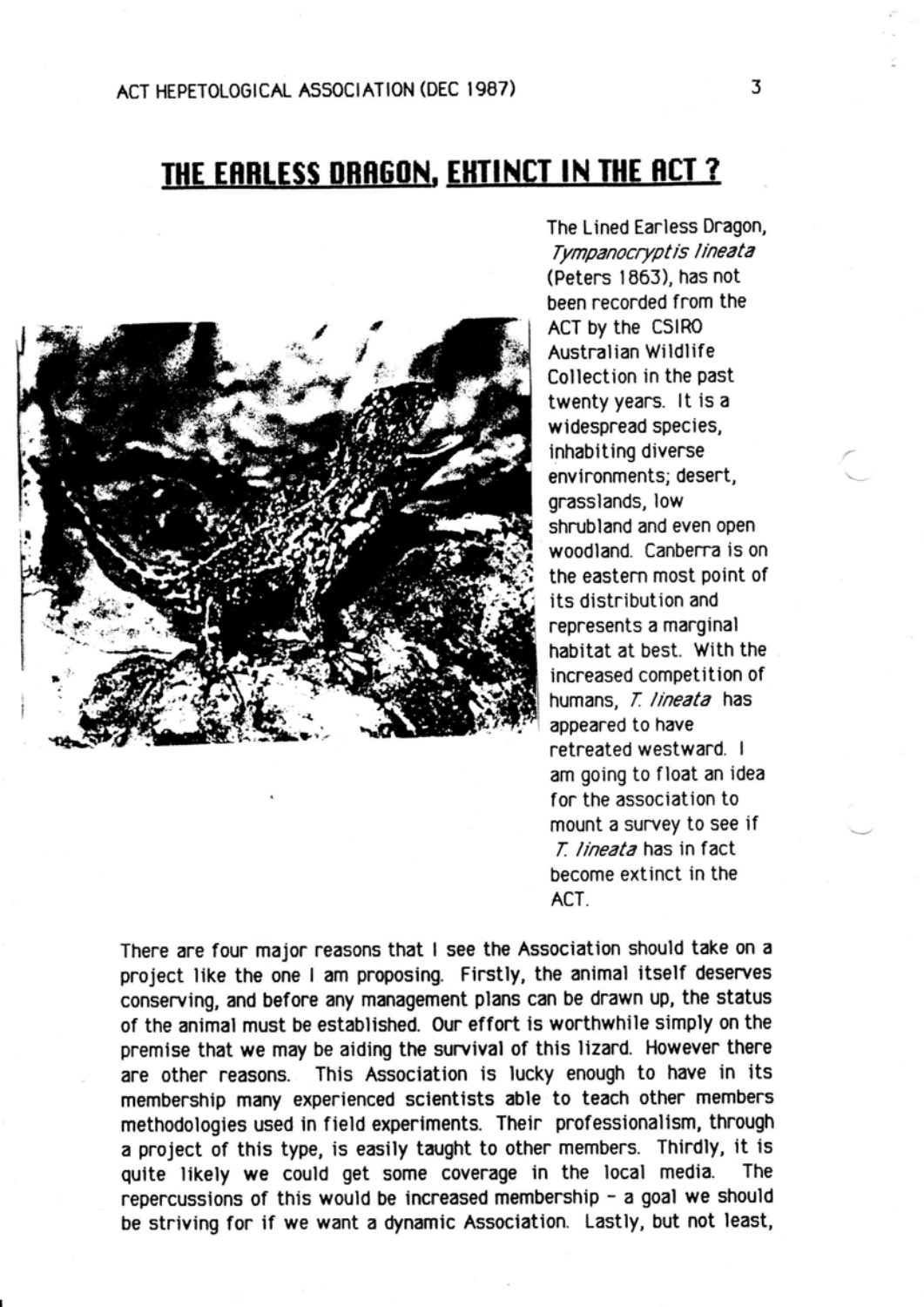this project could lend legitamacy to our group in the eyes of the Wildife authorities, and many otherwise closed doors may be opened. Please think about the project, more importantly think about the Earless Dragon, and let me, Dean Ward, hear your views.

### BOOK REVIEW

WILDLIFE MANGEMENT: CROCODILES AND ALLIGATORS (Webb, G., Manolis, S. and Whitehead, P. eds) SURREY BEATTY & SONS, Chipping North. r.r.p. \$74

The contents of this book do not quite match the startling white cover that they are bound in. As with many of these compendiums, the quality of the papers vary considerably, from the excellent to the outright bad. The topics covered, some 5l articles, are considerable; everything from crocodilian ancestory to egg development to crocodile farming, and in this sense it is a book worth owning because it must be considered THE authoritive work on crocodile conservation. For anybody working on these ancient reptiles this book is a must, but for those of us with a passing interest in the topic, the price may be a little difficult to justify.

### QUESTIONS AND ANSWERS

A new regular item for our newsletter, send in any questions and we'll find somebody that knows the answer - I hope !

QUESTION: What sort of exotic herps are available to the hobbyist in Australia, and just how likely are we to see them in our local store ?

ANSWER: Australia has strict quarantine rules that forbid the import of exotic flora and fauna, and rightly so. Just look at the rabbit, fox or sparrow as examples of imports gone wild. Herptiles can be a problem too - the Cane toad is quickly extending its range over much of tropic Australia. I know of four species readily available that are not native, although they are all amphibians. They are;

> the Cane toad, Bufo marinus the Axolotl, Ambystomma spp the Smooth Newt, Triturus vulgaris and the Japanese Newt, Cynops pyrrhogaster